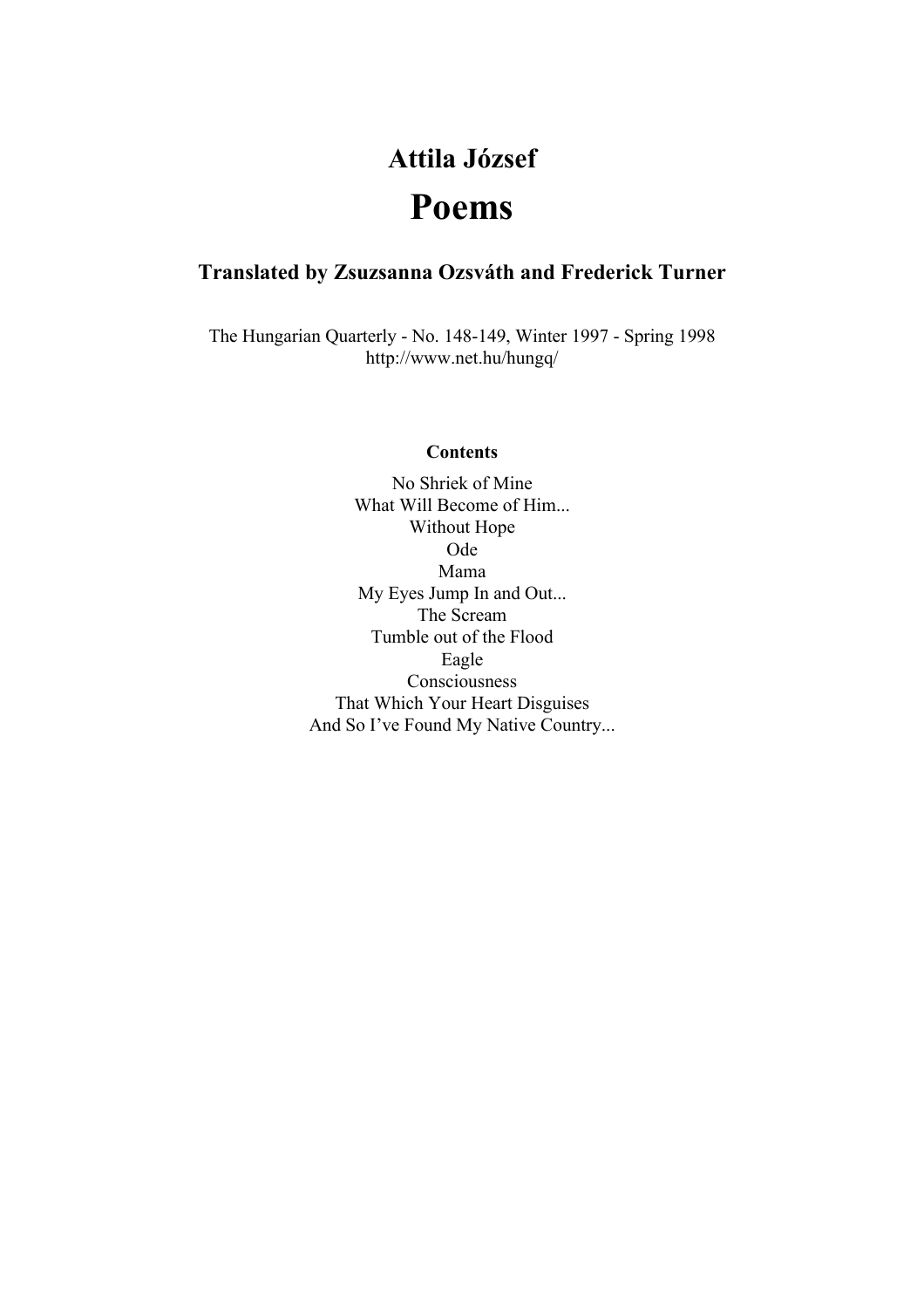# **No Shriek of Mine** *Nem én kiáltok*

No shriek of mine, it is the earth that thunders. Beware, beware, Satan has gone insane; cling to the clean dim floors of the translucent springs, melt yourself to the plate glass, hide behind the diamond's glittering, beneath the stones, the beetle's twittering, O sink yourself within the smell of fresh-baked bread, poor wretched one, poor wretch. Ooze with the fresh showers into the rills of earth in vain you bathe your own face in your self, it can be cleansed only in that of others. Be the tiny blade upon the grass: greater than the spindle of the whole world's mass. O you machines, birds, tree-branches, constellations! Our barren mother cries out for a child. My friend, you dear, you most beloved friend, whether it comes in horror or in grandeur, it is no shriek of mine, but the earth's thunder.

(1924)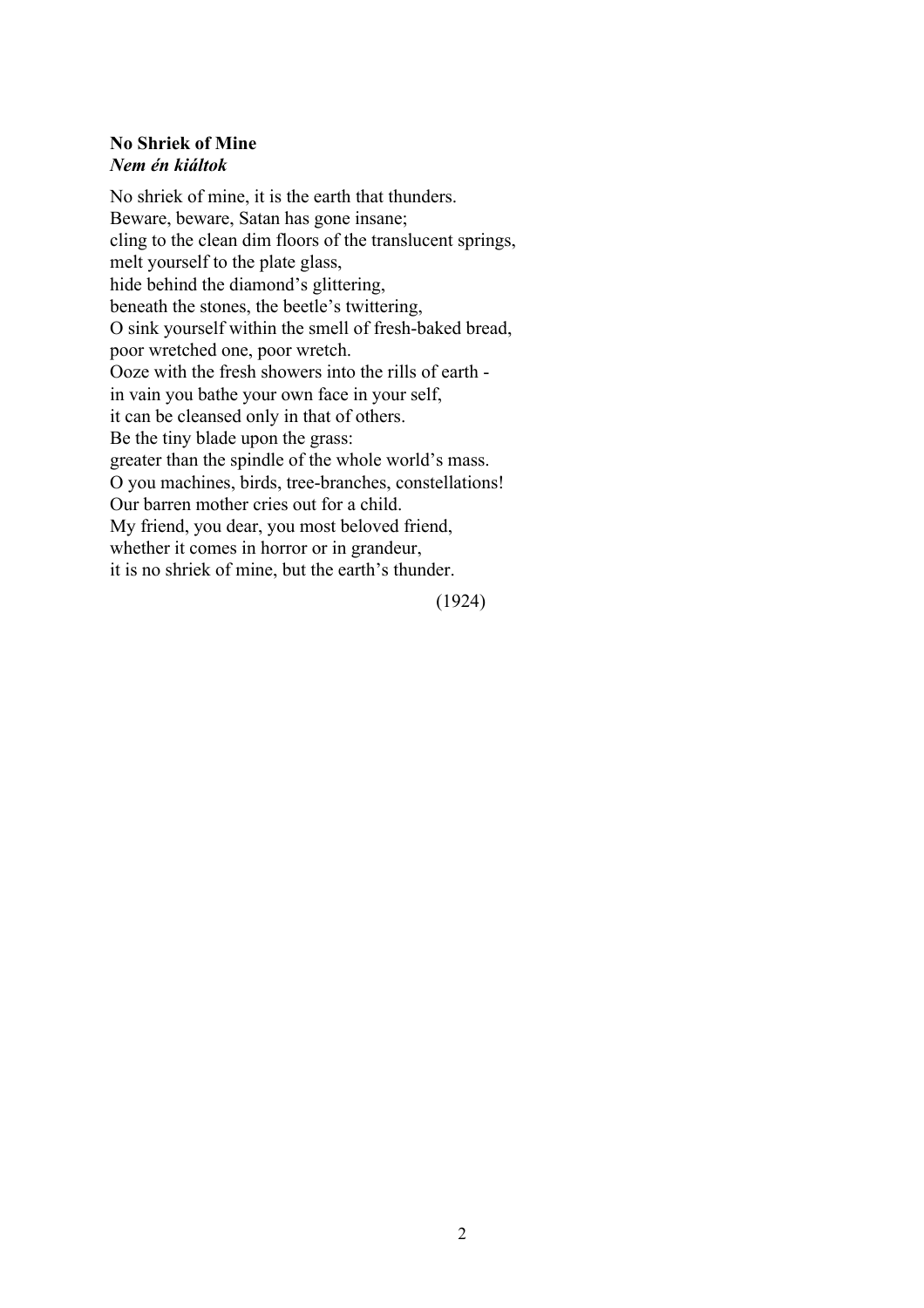## **What Will Become of Him...** *Mondd, mit érlel*

What will become of him, whoever has got no handle to his hoe, upon whose whiskers crumbs don't quiver, who dawdles, gloomy, thrawn, and slow; who would from half a furlong's hoeing keep one potato out of three, whose hair falls out in patches, growing bald unnoticed - who'd care to see?

What will become of him, whoever has but five acres under crops, whose draggled hen clucks at the stover, whose thoughts nest in a mudhole's slops; when no yoke clinks, no oxen bellow; when mother serves the family soup and steam from a liquid weak and yellow drifts from the bottom of the scoop?

What will become of him, whoever must live alone and work alone; whose stew has neither salt nor savour, the grocer gives no tick nor loan; who has one broken chair for kindling, cat sitting on the cracked stove's shelf; who sets his keychain swinging, jingling, who stares, stares; lies down by himself?

What will become of him, whoever works to support his family; the cabbage-heart they quarrel over, the film the big girl gets to see; always the laundry - dirt's slow strangling the wife's mouth tastes of vegetables, and when the light's off, silent wrangling, gropings, eavesdroppings, darkness, rules?

What will become of him, whoever idles outside the factory, a woman meanwhile hauls the lever, a pale-skulled child sets the fusee; when through the gates he gazes vainly, vainly humps bags and market-creels he dozes, they rouse him inhumanely, and always catch him when he steals?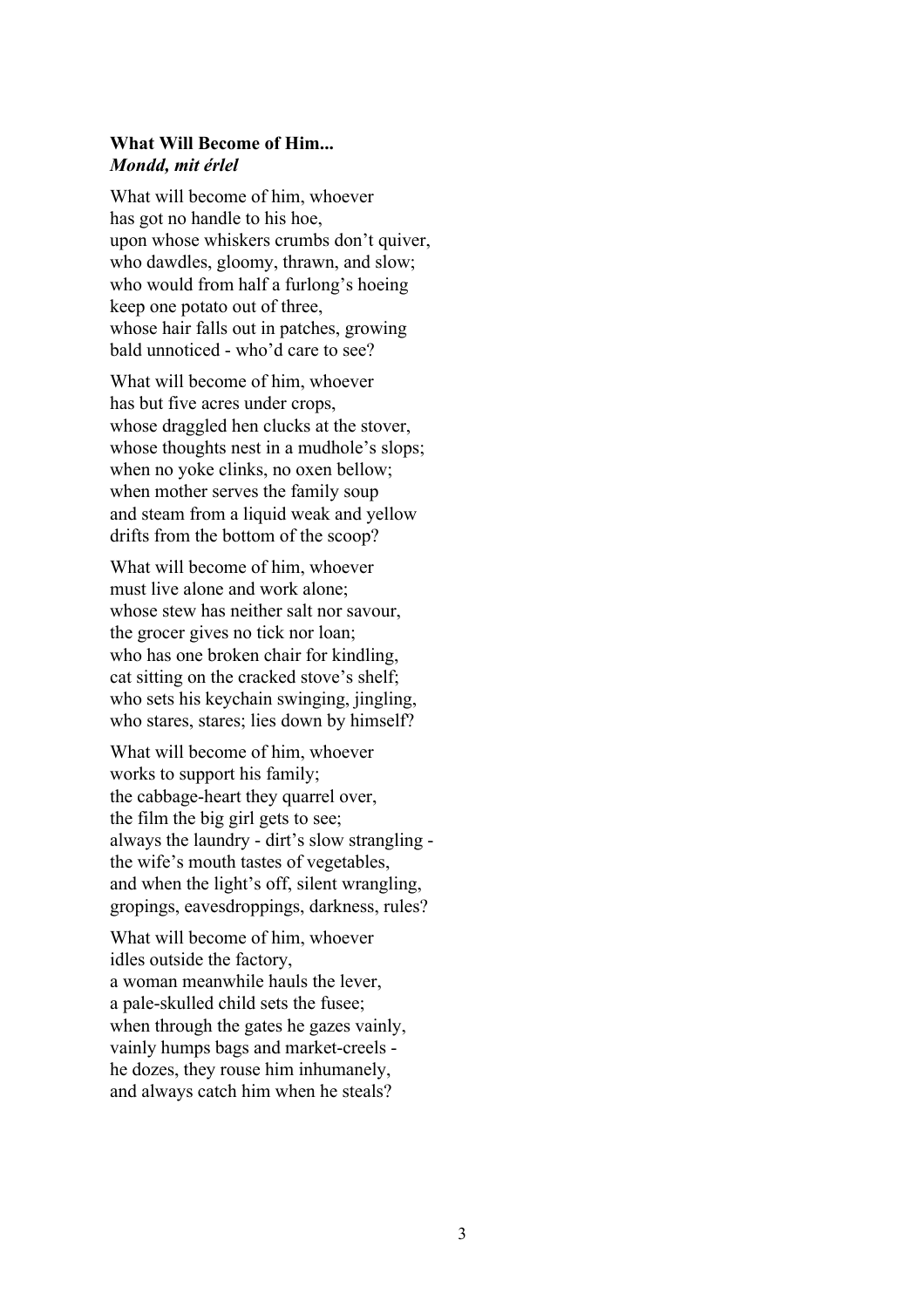What will become of him, whoever weighs out potatoes, salt, and bread, wraps them in newsprint's inky flavour, and doesn't brush the scales he's read; and in the gloom he dusts, complaining, the rent is high, the tax is keen, the price - but what's the use explaining the extra charge for kerosene?

And what will come of him, whoever knows he's a poet, sings his fears, whose wife mops up the floor forever, who chases copy-work for years; whose name's a brand-name, if he has one, just like a soap or cooking-fat, whose life is given, if he has one, all to the proletariat?

(1932)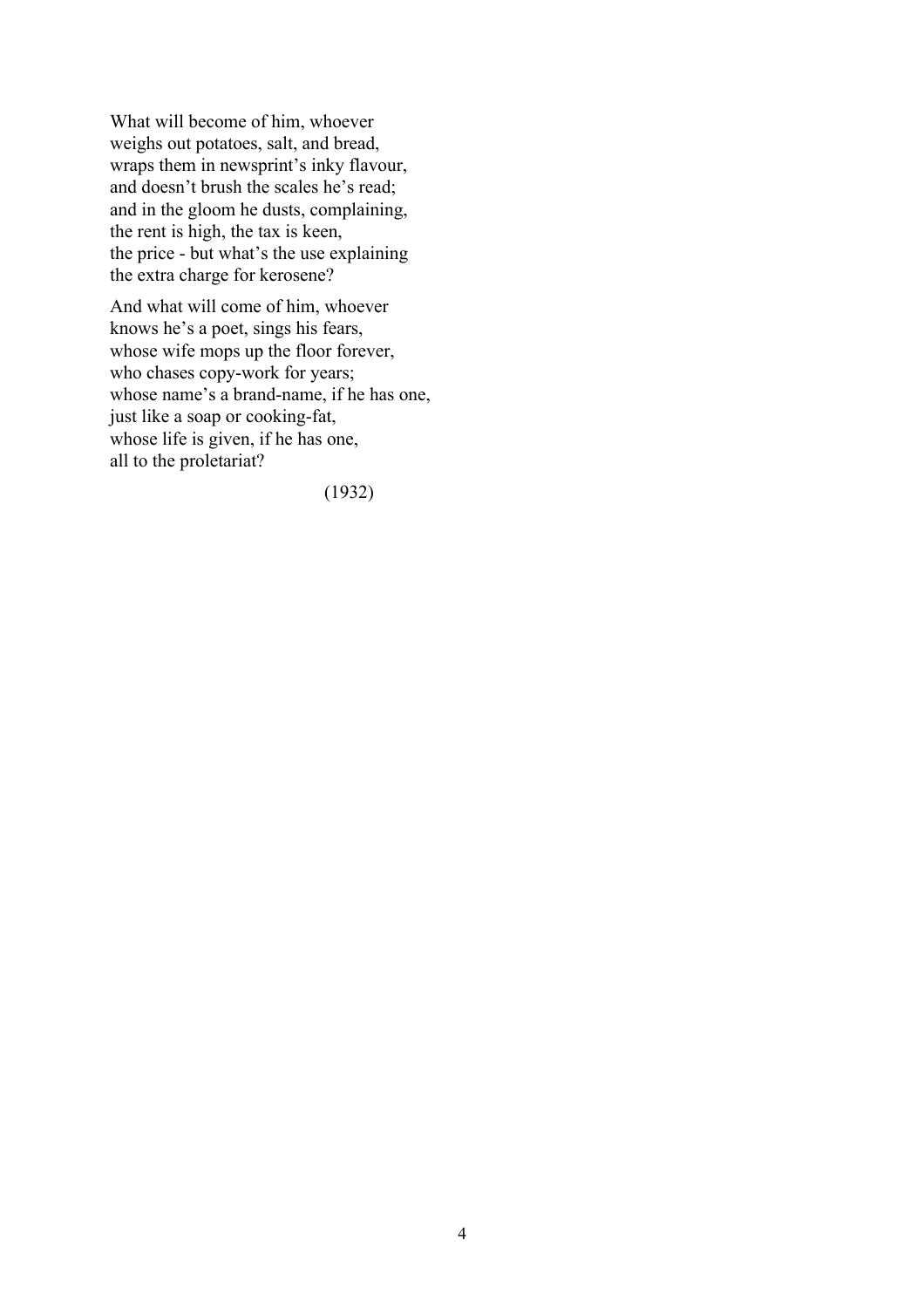## **Without Hope** *Reménytelenül*

#### *Slowly, musingly*

I am as one who comes to rest by that sad, sandy, sodden shore and looks around, and undistressed nods his wise head, and hopes no more.

Just so I try to turn my gaze with no deceptions, carelessly. A silver axe-swish lightly plays on the white leaf of the poplar tree.

Upon a branch of nothingness my heart sits trembling voicelessly, and watching, watching, numberless, the mild stars gather round to see.

#### *In heaven's ironblue vault ...*

In heaven's ironblue vault revolves a cool and lacquered dynamo. The word sparks in my teeth, resolves - oh, noiseless constellations! - so -

In me the past falls like a stone through space as voiceless as the air. Time, silent, blue, drifts off alone. The swordblade glitters; and my hair -

My moustache, a fat chrysalis, tastes on my mouth of transience. My heart aches, words cool out to this. To whom, though, might their sound make sense?

(1933)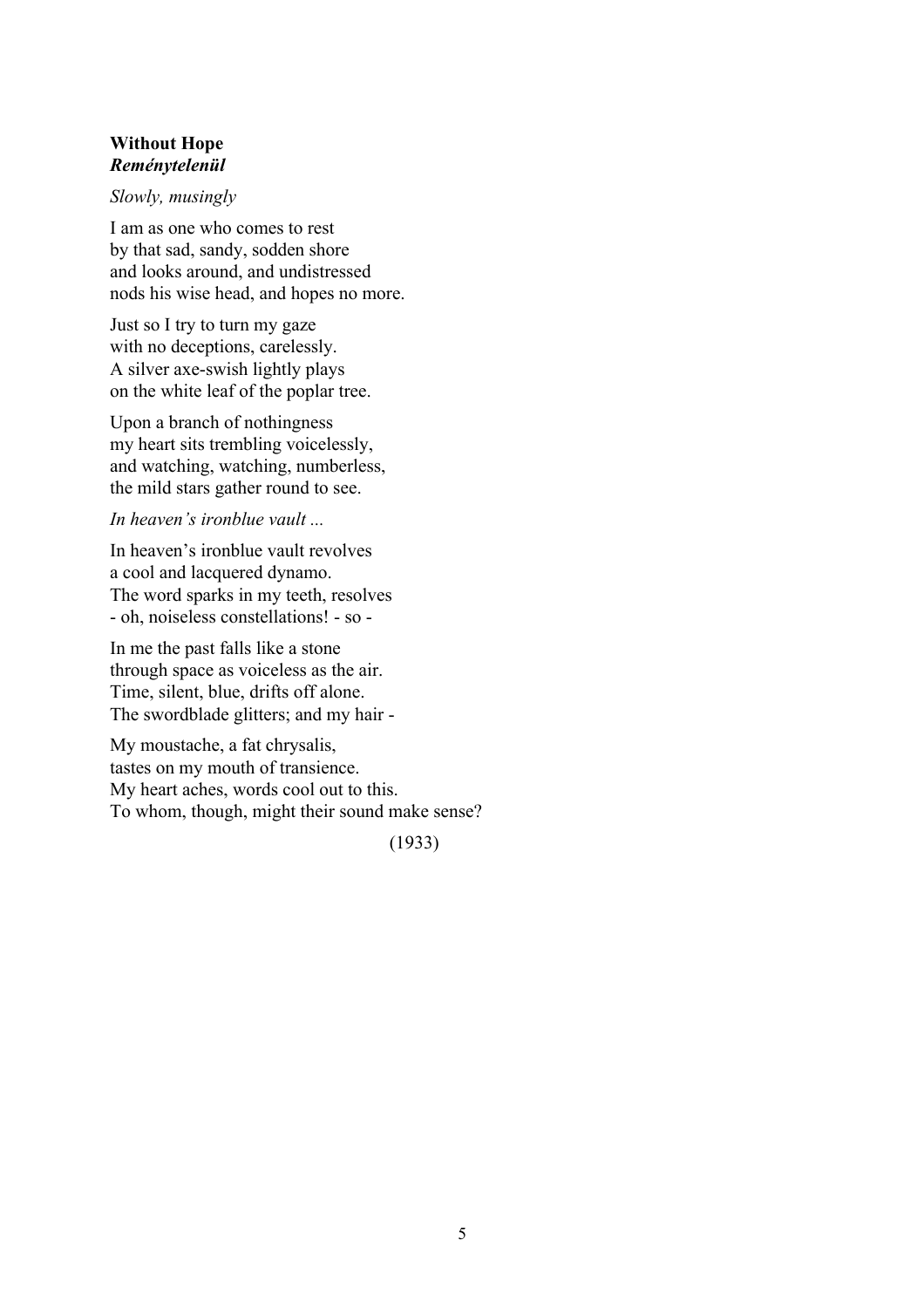# **Ode** *Óda*

1

I am alone on these glittering crags. A sinuous breeze floats delicious, the infant summer's suppertime simmer and ease. I school my heart into this silence. Not so arduous - All that is vanished is aswarm in me, my head is bowed, and my hand is vacuous.

I see the mane of the mountain each little leafvein leaps with the light of your brow.

The path is quite deserted, I see how your skirt is floated in the wind's sough. Under the tender, the tenuous bough I see you shake out your hair, how it clings, your soft, trembling breasts; behold - just as the Szinva-stream glides beneath the round white pebbles of your teeth, and how the welling laughter springs tumbling over them like fairy gold.

#### 2

Oh how much I love you, who've given speech to both the universes: the heart's caves, its trickweaving deepenings, sly involute lonelinesses and starry heaven. As water glides from its own thunderous fall you fly from me and we are cleft and parted, whilst I, among the mountains of my life, still call, still kneel, and sing, and raise the echo with my cry,

slamming against the earth and sky,

that I love you, step-nurse, mother-hearted!

## 3

I love you as a child his mother's breast, as the dumb caves their own bottomlessness, as halls the light that shows them best, as the soul loves flame, as the body rest! I love you as we who marked for death love the moments of their living breath.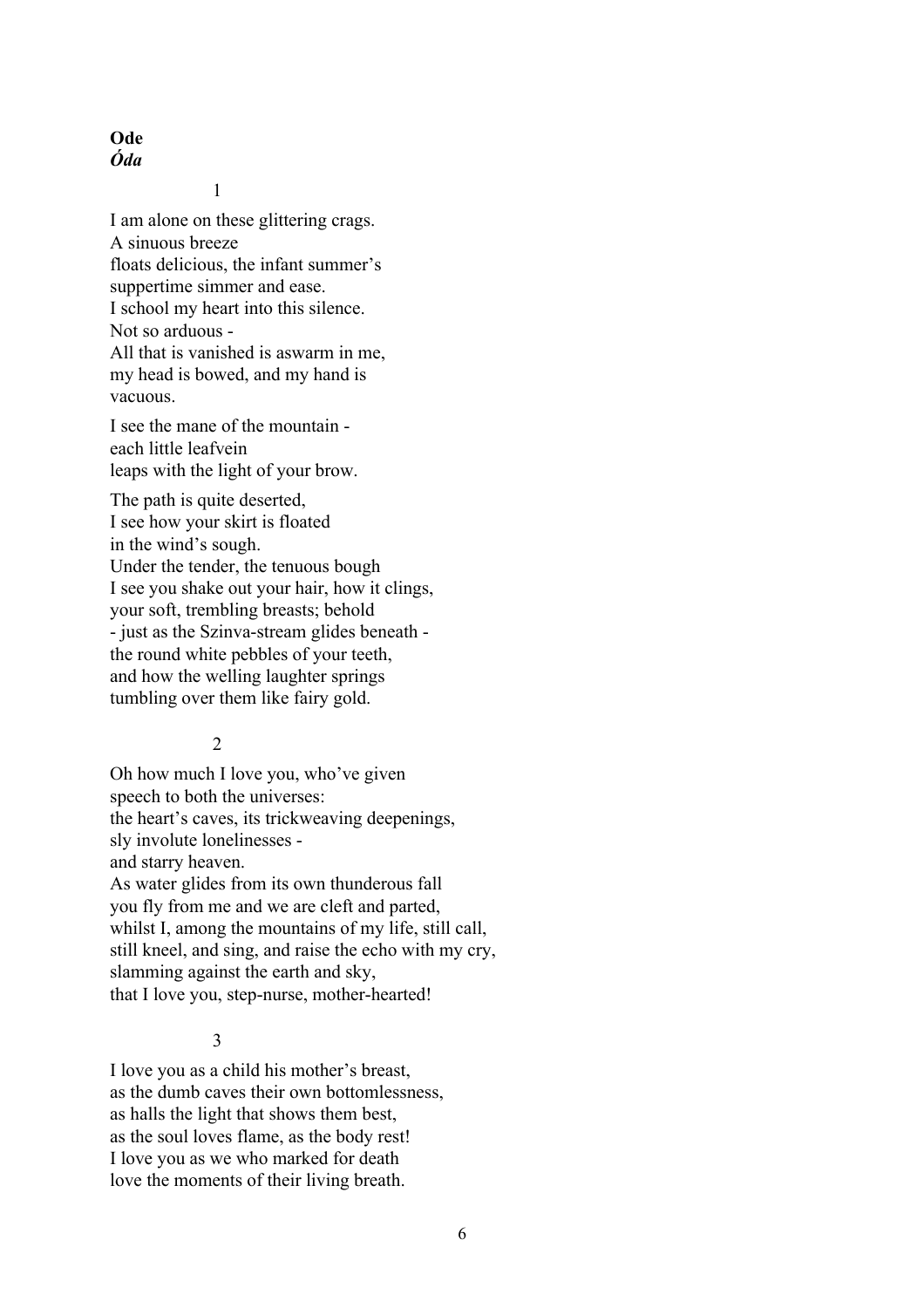Every smile, every word, every move you make, as falling bodies to my earth, I press; as into metal acids eat and ache, I etch you in my brains with instinct's stress, beautiful shapeliness, your substance fills the essence they partake.

The moments march by, clattering and relentless, but in my ears your silence lies. Even the stars blaze up, fall, evanesce, but you're a stillness in my eyes. The taste of you, hushed like a cavern-pool, floats in my mouth, as cool; your hand, upon a water-glass, veined with its glowing lace, dawns beautiful.

# 4

Ah, what strange stuff is this of which I'm made, that but your glance can sculpt me into shape? what kind of soul, what kind of light or shade, what prodigy that I, who have long strayed in my dim fog of nothingness unmade, explore your fertile body's curving scape?

- And as the logos flowers in my brain, immerse myself in its occult terrain! ...

Your capillaries, like a bloodred rose, ceaselessly stir and dance. There that eternal current seethes and flows and flowers as love upon your countenance, to bless with fruit your womb's dark excellence. A myriad rootlets broider round and round your stomach's tender ground, whose subtle threadings, woven and unwound, unknit the very knot whereby they're bound, that thus thy lymphy cellbrood might abound, and the great, leaved boughs of thy lungs resound their whispered glory round!

The eterna materia goes marching on happily through your gut's dark cavern-cells, and to the dead waste rich life is given within the ardent kidneys' boiling wells!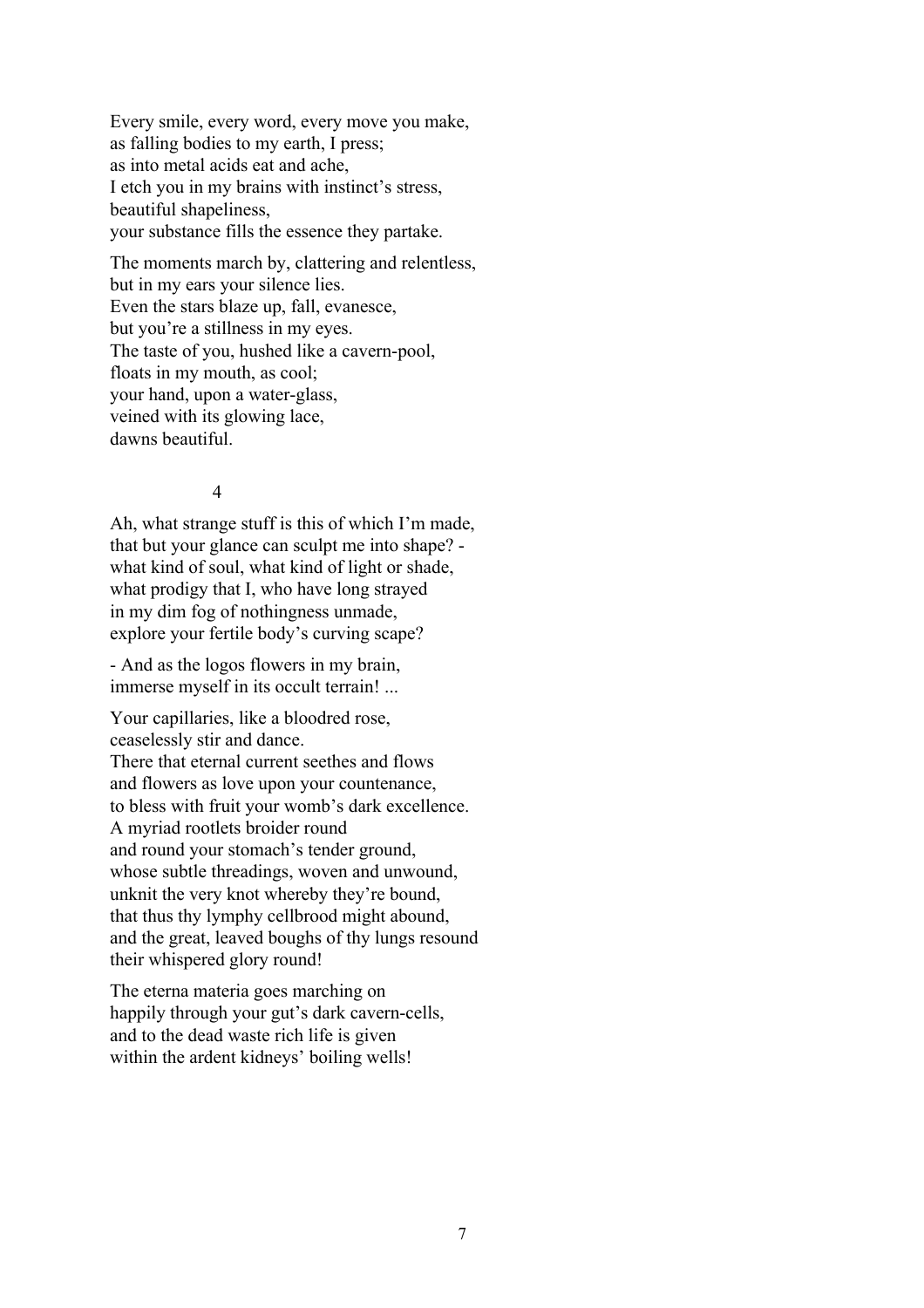Billowing, your hills arise, arise, constellations tremble in your skies, lakes, factories work on by day and night, a million creatures bustle with delight, millipede, seaweed, a heartless mercy, gentle cruelty, your hot sun shines, your darkling north light broods, in you there stir the unscanned moods of a blind incalculable eternity.

#### 5

So falls in clotted spatters at your feet this blood, this parched utterance. Being stutters; law is the only spotless eloquence. My toiling organs, wherein I am renewed over and over daily, are subdued to their final silence.

But yet each part cries out - O you who from the billioned multitude, O you unique, you chosen, wooed and singled out, you cradle, bed, and grave, soft quickener of the dead, receive me into you.

(How high is this dawn-shadowy sky! Armies are glittering in its ore. Radiance anguishing to the eye. Now I am lost, I can no more. Up in the world I hear it batter, my heart's old roar.)

### 6

#### *(Envoi)*

(Now the train's going down the track, maybe today it'll carry me back, maybe my hot face will cool down today, maybe you'll talk to me, maybe you'll say:

Warm water's running, there's a bath by and by! Here is a towel, now get yourself dry! The meat's on the oven, and you will be fed! There where I lie, there is your bed.)

(1933)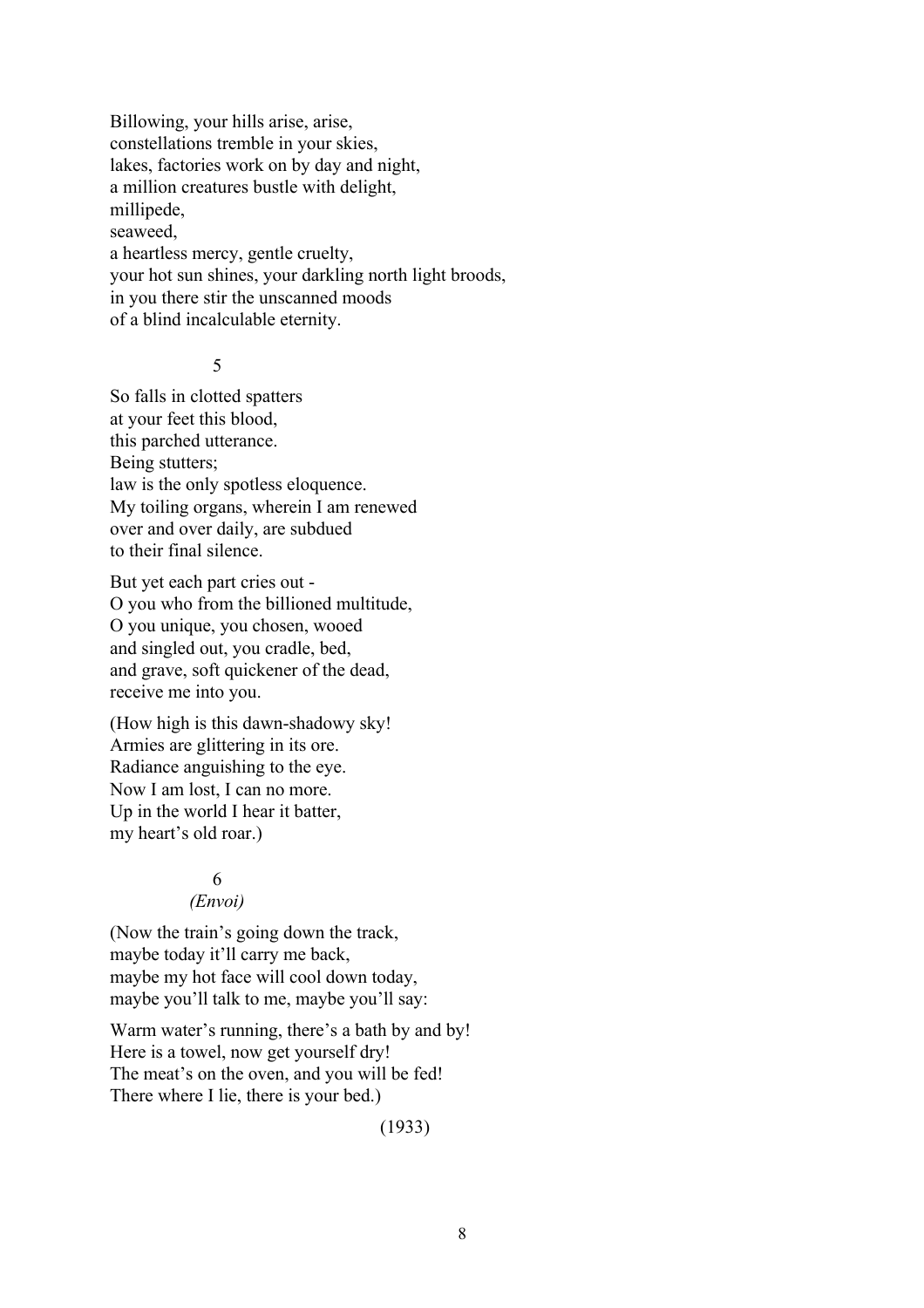# **Mama** *Mama*

On Mama now my thoughts have dawdled all of a week. Clothes-basket cradled creaked on her hip; she'd climb the stairway up to the drying-attic's airway.

Then, for I was an honest fellow, how I would shriek and stamp and bellow! That swollen laundry needs no mother. Take me, and leave it to another.

But still she drudged so quietly, nor scolded me nor looked upon me, and the hung clothes would glow and billow high up above, with swoop and wallow.

It's too late now to still my bother; what a giant was my mother over the sky her grey hair flutters, her bluing tints the heaven's waters.

(1934)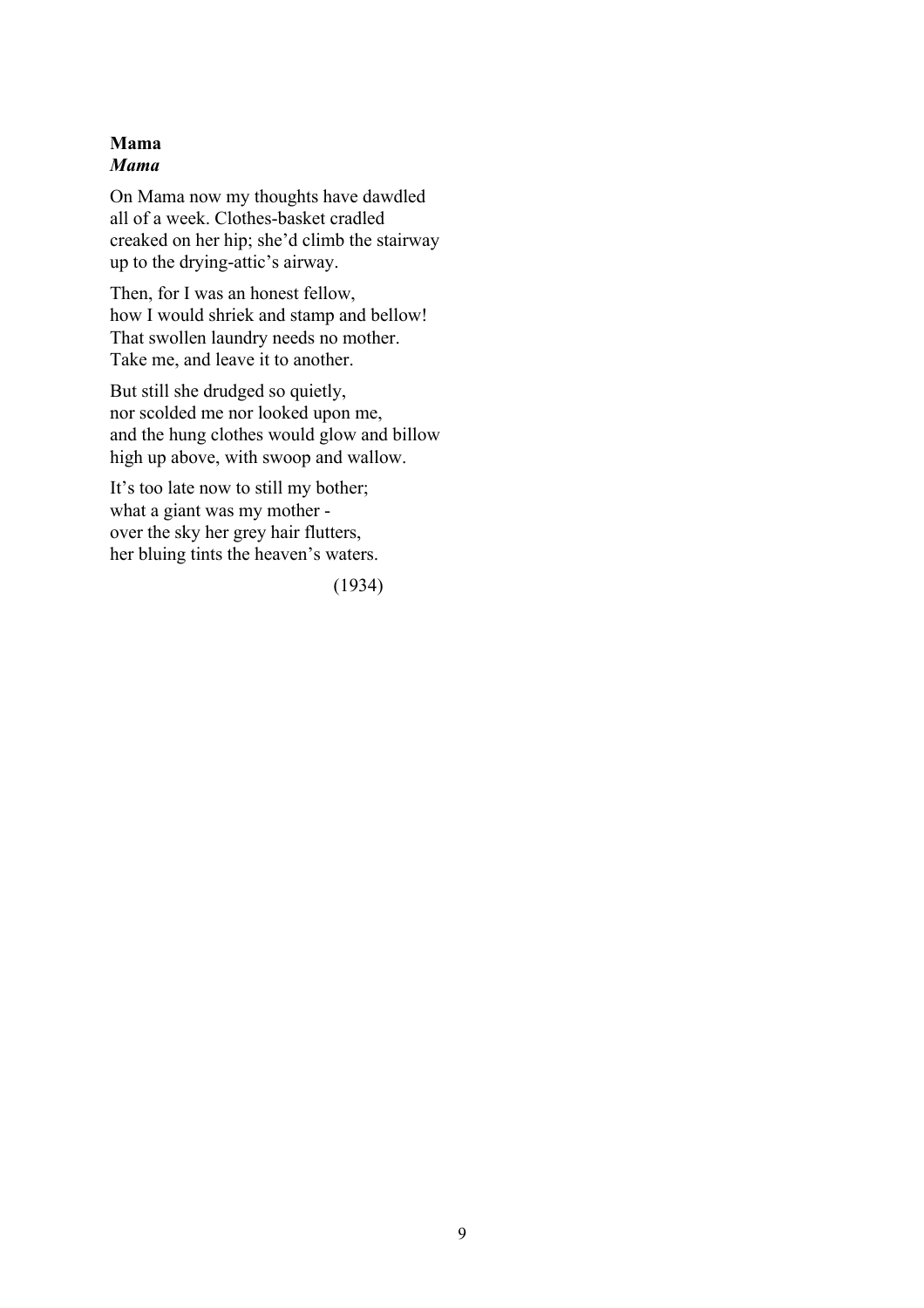# **My Eyes Jump In and Out...** *Ki-be ugrál*

My eyes jump in and out, I'm mad again. When I'm like this, don't hurt me. Hold me tight. When all I am goes crosseyed in my brain,

don't show your fist to me: my broken sight would never recognize it anyway. Don't jerk me, sweet, off the void edge of the night.

Think: I have nothing left to give away, no one to have and hold. What I called "me" is nothing too. I gnaw its crumbs today,

and when this poem is done it will not be... As space is by a searchlight, I am pierced through by naked sight: what sin is this they see

who answer not, no matter what I do, they who by law should love, be claimed by me. Do not believe this sin you can't construe,

till my grave-mould acquits and sets me free.

(1936)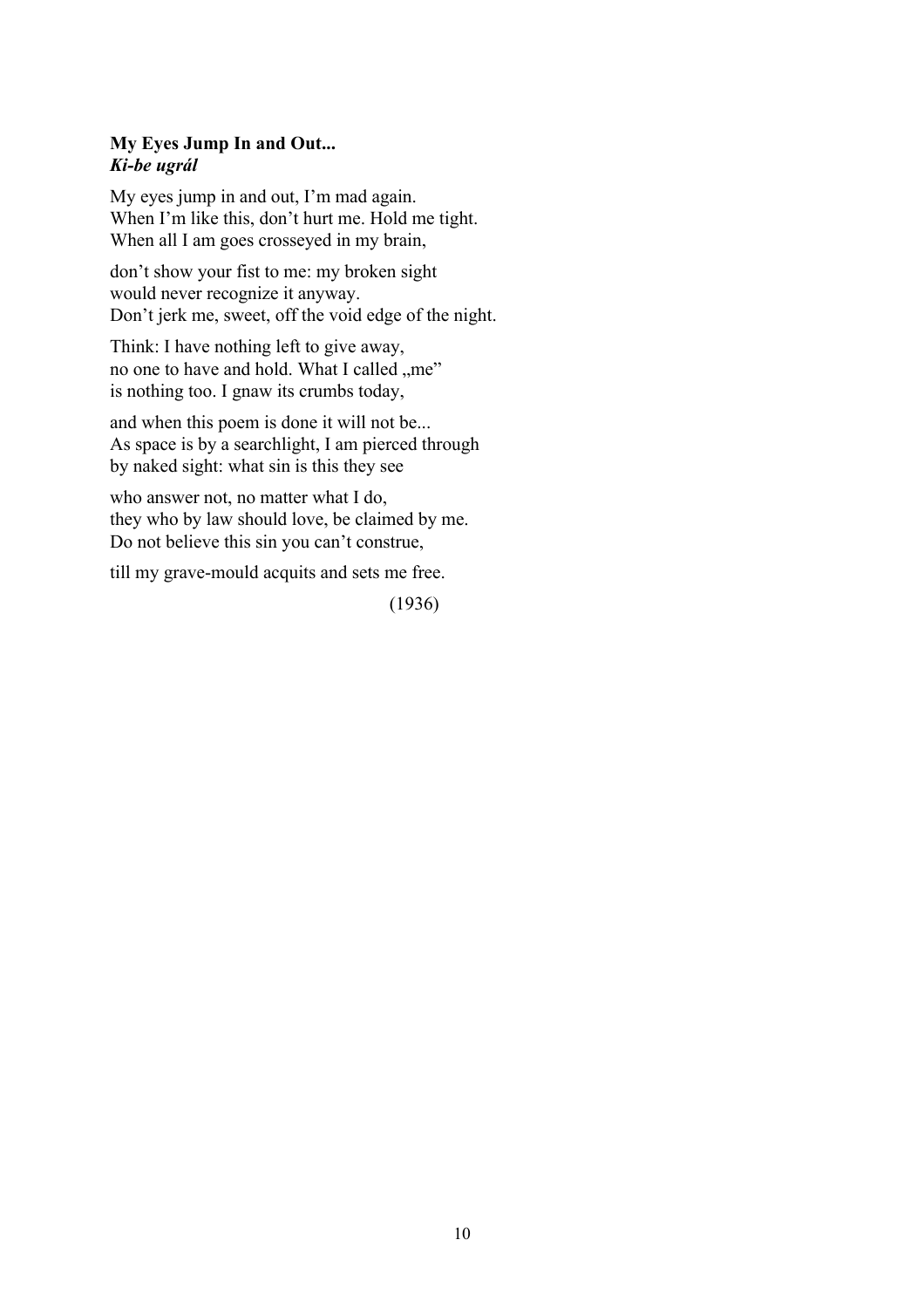#### **The Scream** *Kiáltozás*

Love me wildly, to distraction, scare away my huge affliction, in the cage of an abstraction,

 I, an ape, jump up and down, bare my teeth in malediction, for I have no faith or fiction,

in the terror of His frown.

Mortal, do you hear my singing, or mere nature's echoes ringing? Hug me, don't just stare unseeing as the sharpened knife comes down -

there's no guardian that's undying who will hear my song and sighing: in the terror of His frown.

As a raft upon a river, Slovak raftman, whosoever, so the human race forever dumb with pain, goes drifting down but I scream in vain endeavour: love me: I'll be good, I shiver in the terror of His frown.

(1936)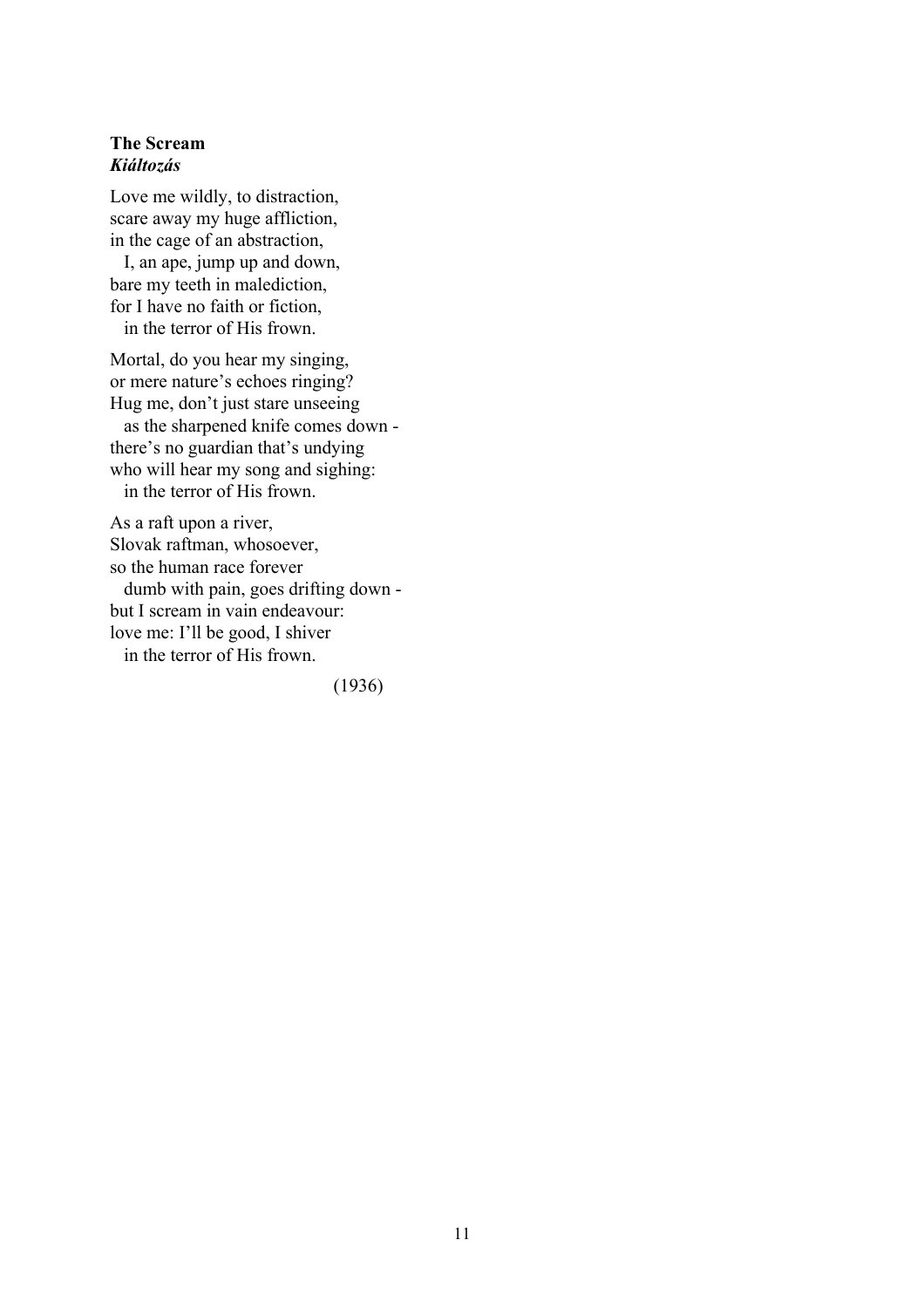# **Tumble out of the Flood** *Bukj föl az árból*

Terrify me, my hidden God, I need your wrath, your scourge, your thunder; quick, come tumble out of the flood, lest nothingness sweep us asunder.

I am the one the horse knocks down, up to my eyes in dirt, a cipher, and yet I play with knives of pain too monstrous for man's heart to suffer.

How easily I flame! the sun is not more prone to burn - be frightening, scream at me: leave the fire alone! Rap my hands with your bolt of lightning.

Hammer it into me with rage or grace: it's innocence that's evil! that innocence could be my cage burns at me fiercer than a devil.

A fragment from a wreck I lie, tossed by a cruel tempest frothing; alone; I dare, and I defy: all merely signifying nothing.

I'd choke my very breath, to die, your rod and staff thus disobeying, and look you boldly in the eye, you empty, human-faced unbeing!

(1937)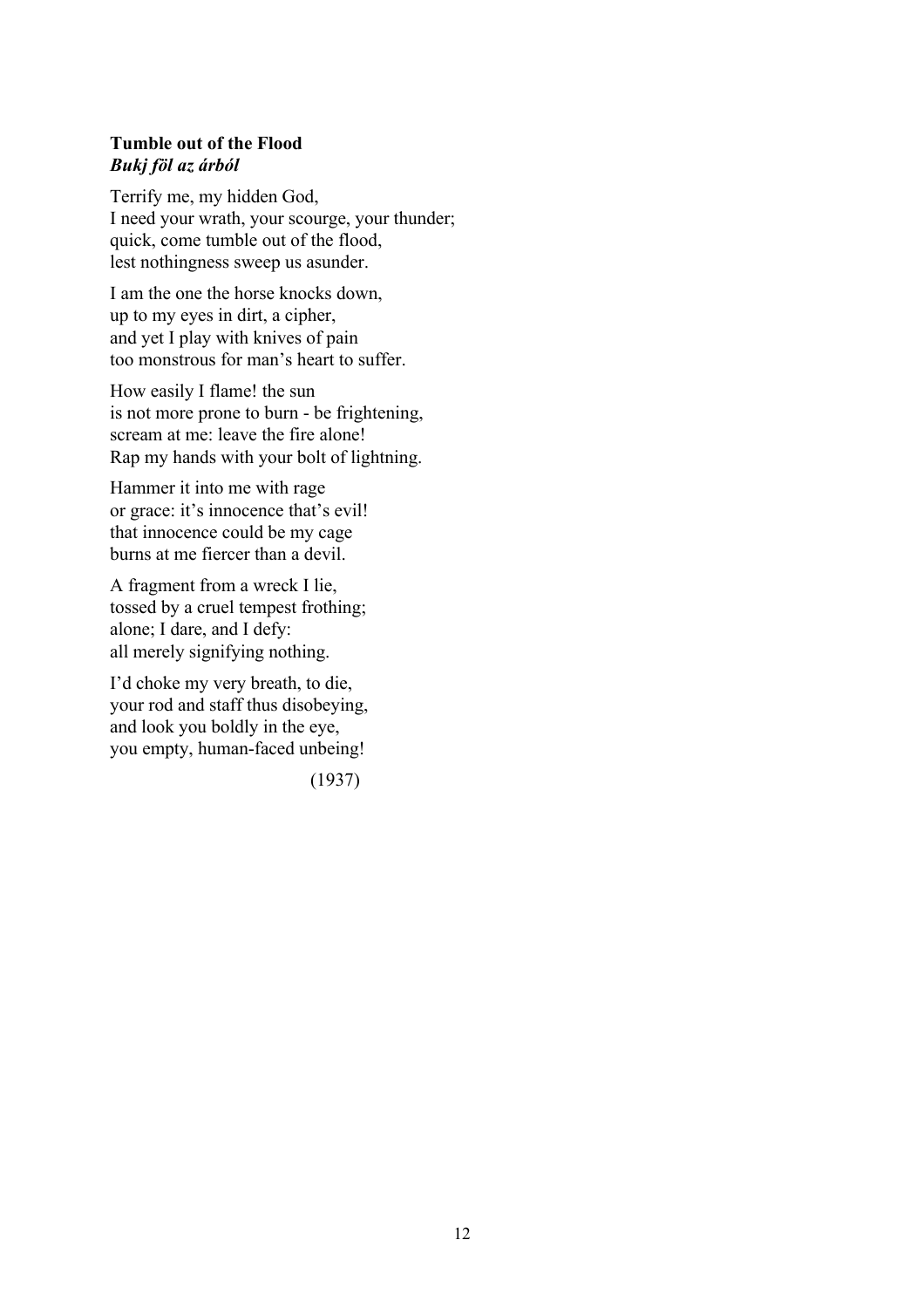### **Eagle** *Sas*

Eagle, gigantic, diving heaven's echoey precipices! What winged thing's this, arriving from voids and nothingnesses!

His starry beak of azure devours the vaulted cosm, his talons of erasure rip at its flesh-warm bosom.

The world's eyeball, transparent, weeps at the bloody capture, the downy feathers errant. This is the red dawn's rapture.

There is no height above it, essence is torn and savaged; there is no depth beneath it, being itself is ravished.

One wing is my own aura, the other wing is Flóra: newborn, beyond all seeming, each thus in each redeeming.

(1937)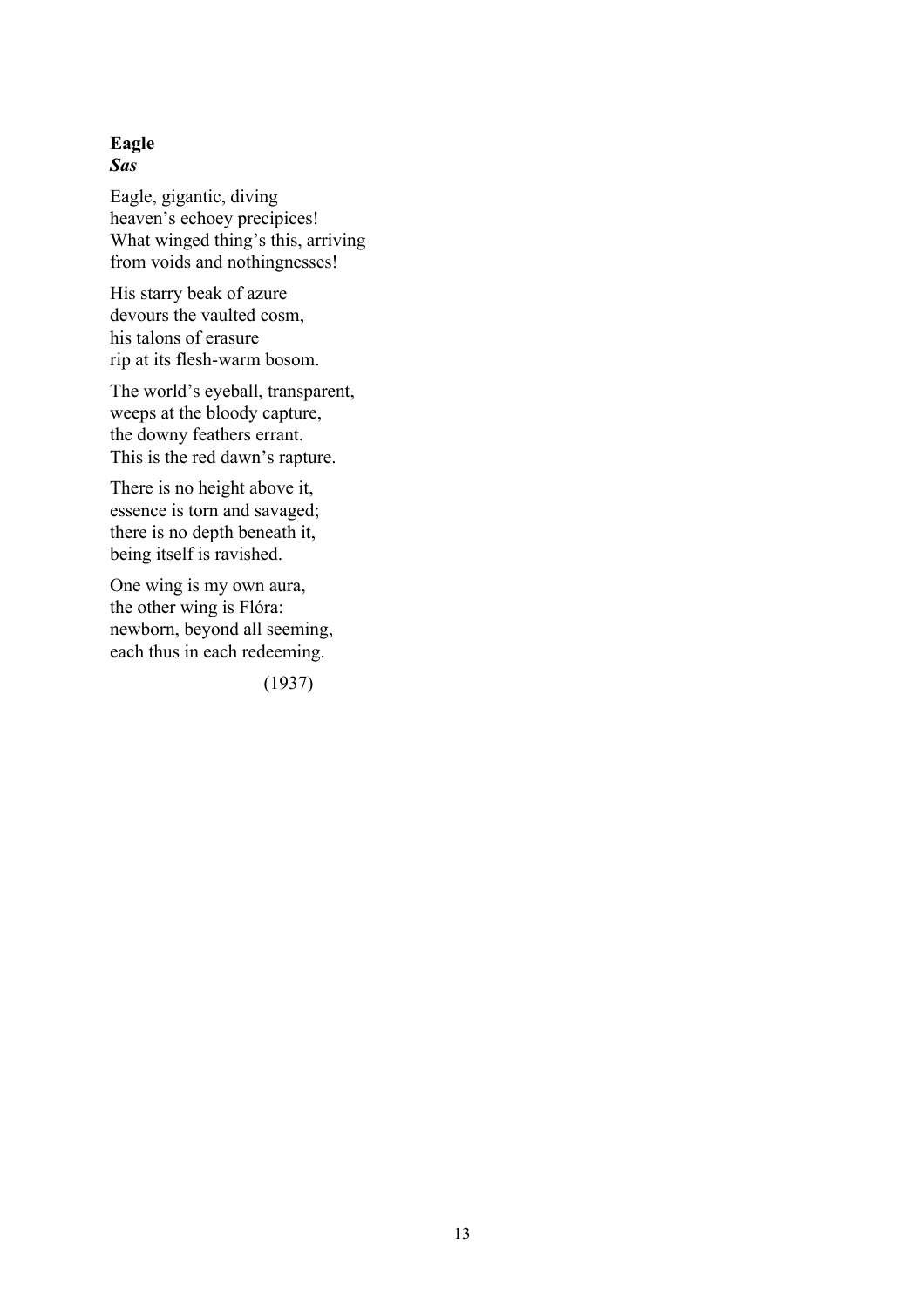## **Consciousness** *Eszmélet*

1.

The dawn dissevers earth and skies and at its pure and lovely bidding the children and the dragonflies twirl out into the sunworld's budding; no vapor dims the air's receding, a twinkling lightness buoys the eyes! Last night into their trees were gliding the leaves, like tiny butterflies.

### 2.

Blue, yellow, red, they flocked my dream, smudged images the mind had taken, I felt the cosmic order gleam and not a speck of dust was shaken. My dream's a floating shade; I waken; order is but an iron regime. By day, the moon's my body's beacon, by night, an inner sun will burn.

# 3.

I'm gaunt, sometimes bread's all I touch, I seek amid this trivial chatter unrecompensed, and yearn to clutch, what has more truth than dice, more matter. No roast rib warms my mouth and platter, no child my heart, forgoing such the cat can't both, how deft a ratter, inside and outside make her catch.

# 4.

Just like split firewood stacked together, the universe embraces all, so that each object holds the other confined by pressures mutual, all things ordained, reciprocal. Only unbeing can branch and feather, only becoming blooms at all; what is must break, or fade, or wither.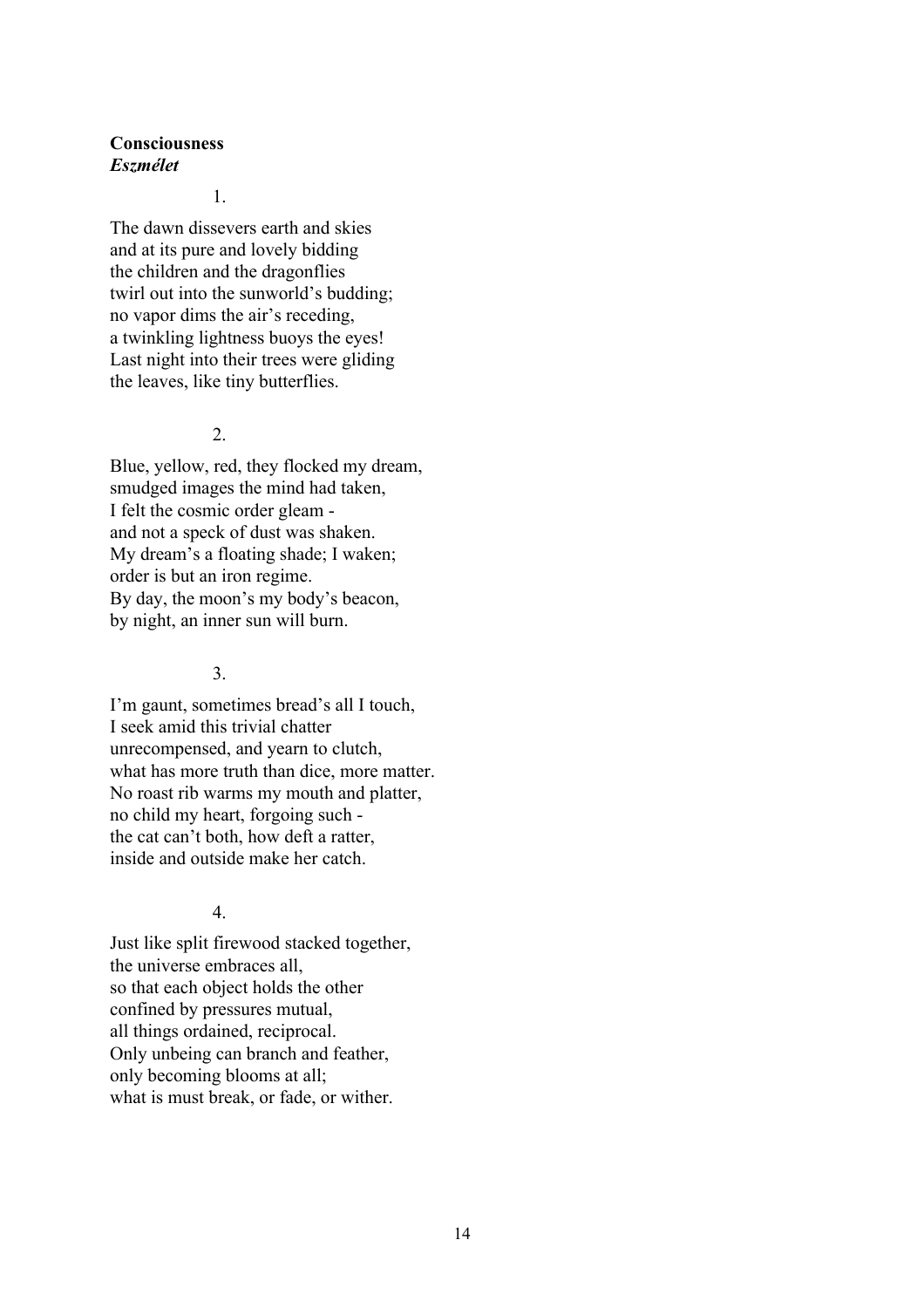5.

Down by the branched marshaling-yard I lurked behind a root, fear-stricken, of silence was the living shard, I tasted grey and weird-sweet lichen. I saw a shadow leap and thicken: it was the shadow of the guard did he suspect? - watched his shade quicken upon the heaped coal dew-bestarred.

#### 6.

Inside there is a world of pain, outside is only explanation. The world's your scab, the outer stain, your soul's the fever-inflammation. Jailed by your heart's own insurrection, you're only free when you refrain, nor build so fine a habitation, the landlord takes it back again.

# 7.

I stared from underneath the evening into the cogwheel of the sky the loom of all the past was weaving law from those glimmery threads, and I looked up again into the sky from underneath the steams of dreaming and saw that always, by and by, the weft of law is torn, unseaming.

# 8.

Silence gave ear: the clock struck one. Maybe you could go back to boydom; walled in with concrete dank and wan, maybe imagine hints of freedom. And now I stand, and through the sky-dome the stars, the Dippers, shine and burn like bars, the sign of jail and thraldom, above a silent cell of stone.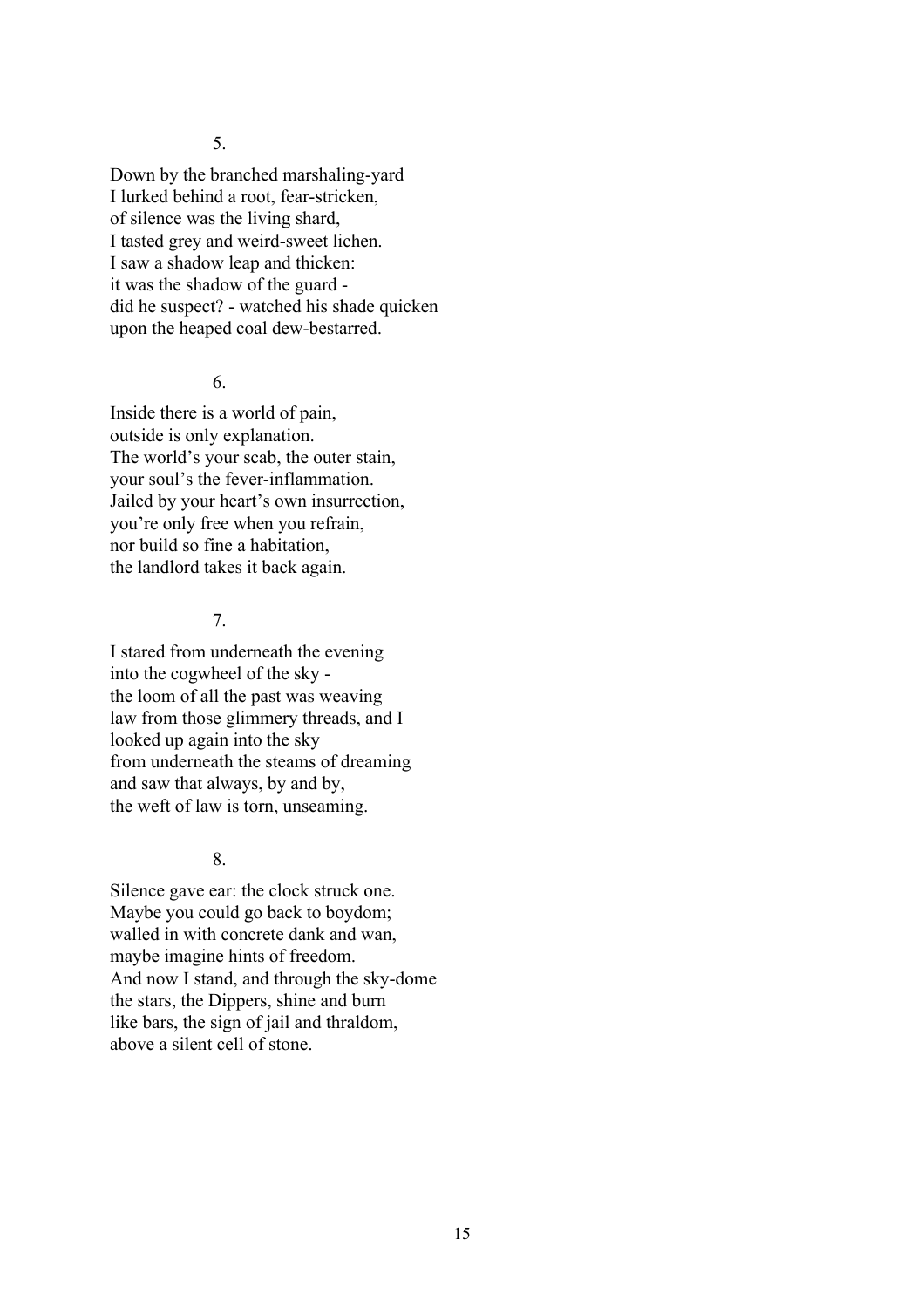9.

I've heard the crying of the steel, I've heard the laugh of rain, its pattern; I've seen the past burst through its seal: only illusions are forgotten, for naught but love was I begotten, bent, though, beneath my burdens' wheel why must we forge such weapons, flatten the gold awareness of the real?

#### 10.

He only is a man, who knows there is no mother and no father, that death is only what he owes and life's a bonus altogether, returns his find to its bequeather, holding it only till he goes; nor to himself, nor to another, takes on a god's or pastor's pose.

# 11.

I've seen what they call happiness: soft, blonde, it weighed two hundred kilos; it waddled smiling on the grass, its tail a curl between two pillows. Its lukewarm puddle glowed with yellows, it blinked and grunted at me - yes, I still remember where it wallows, touched by the dawns of blissfulness.

# 12.

I live beside the tracks, where I can see the trains pass through the station. I see the brilliant windows fly in floating dark and dim privation. Through the eternal night's negation just so the lit-up days rush by: in all the cars' illumination, silent, resting my elbow, I.

(1934)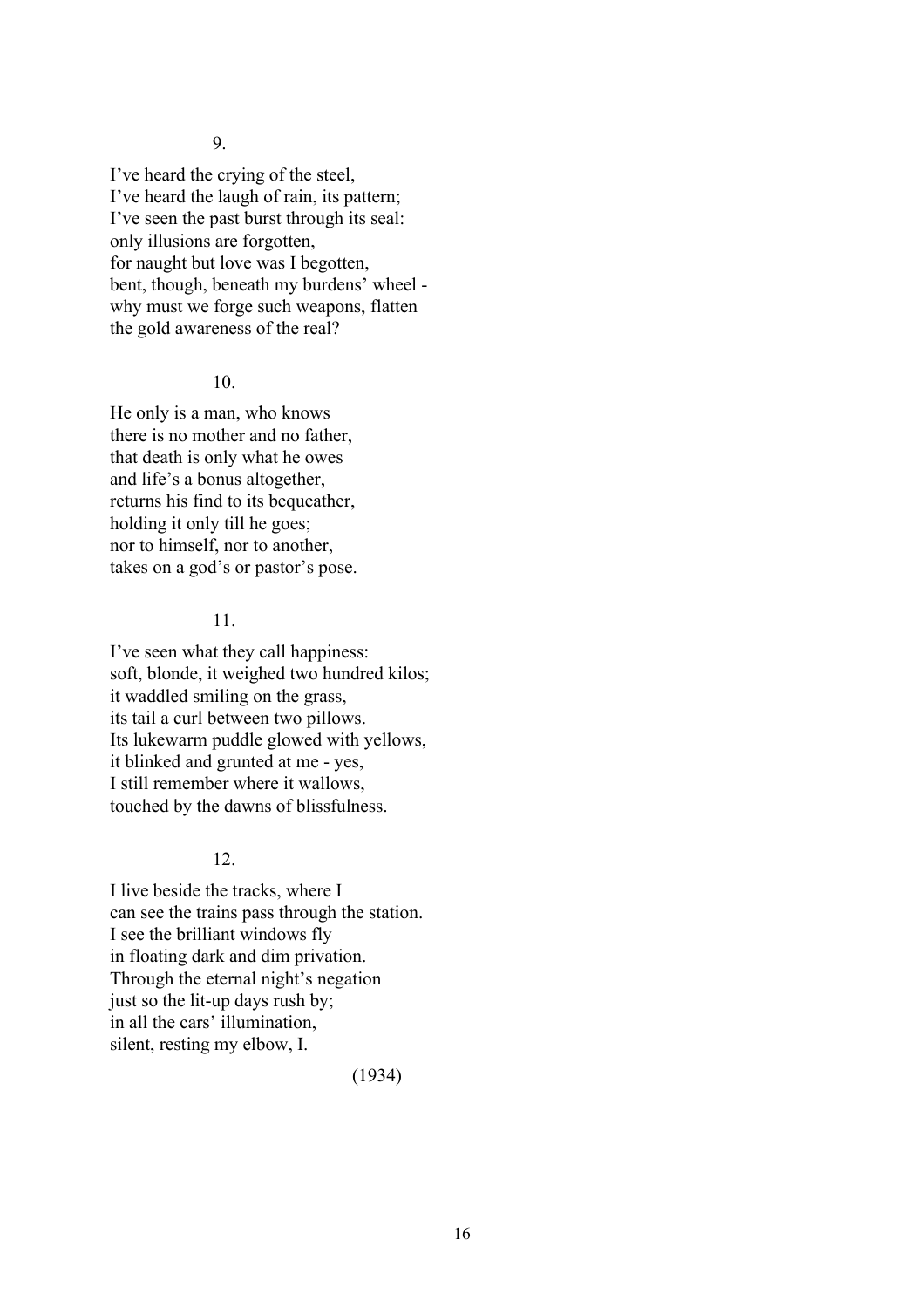# **That Which Your Heart Disguises** *Amit szívedbe rejtesz*

#### *For the eightieth birthday of Freud*

That which your heart disguises open your eyes and see; that which your eye surmises let your heart wait to be.

Desire - and all concede it kills all who are not dead. But happiness, you need it as you need daily bread.

Children, all of the living yearn for our mother's arms; lovemaking, or death-giving, to wed's to take up arms.

Be like the Man of Eighty, hunted by men with guns, who bleeds, but in his beauty still sires a million sons.

That old thorn, broken piercing your sole, is long since drawn. Now from your heart's releasing death, too, falls and is gone.

That which your eye surmises seize with your hand and will; that which your heart disguises is yours to kiss or kill.

(1936)